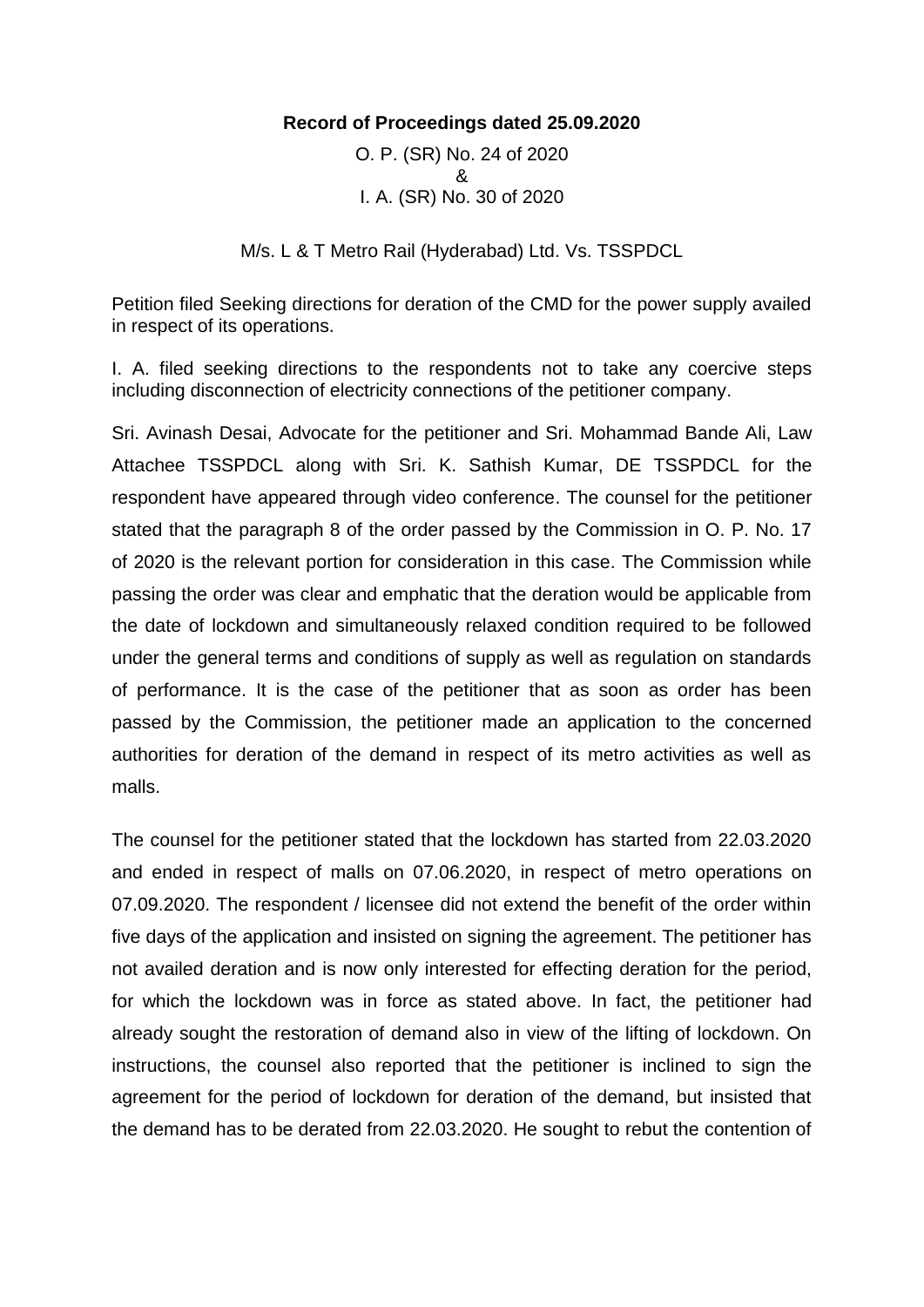the respondent that the order passed by the Commission is prospective in its application and not retrospective. He sought orders of the Commission as prayed for. The representative of the respondent on the other hand sought to contend that the paragraph relied upon by the petitioner cannot be interpreted to give a different meaning. Inasmuch as the respondents only insisted upon compliance of the regulation and condition, as the Commission had only allowed the deration of the demand by relaxing only the condition of waiting for the next billing month. The order of the Commission also is clear about the requirement of the petitioner duly complying with the provisions in the regulation and conditions of supply, except that the deration of load should be effected immediately within five days and other conditions remained unaltered. Any order passed by the Commission can only be prospective in its application and the same cannot be retrospectively applicable from an anterior date. The respondent is inclined to give effect to the orders of the Commission from the date when the order of review has been passed by the Commission. Accordingly the matter is reserved for orders.

> Sd/- Sd/- Sd/- Member (F) Member (T) Chairman O. P. No. 19 of 2020 & I. A. No. 13 of 2020

## M/s. Ener Sol Infra Pvt. Ltd. Vs TSSPDCL & TSTRANSCO

Petition filed seeking directions to the licensee for grant of approval of tripartite agreement for 2 MW solar power project for third party sale of energy synchronized to licensee's grid.

I. A. filed seeking directions to the respondents to enter into the tri-partite agreement dated 18.07.2018 for approval placed before them pending disposal of the petition.

Sri. P. Srinivasa Rao, Advocate for the petitioner and Sri. Mohammad Bande Ali, Law Attachee TSSPDCL and Sri K. Sathish Kumar, DE TSSPDCL along with Sri. G. Karunakar, SE (Commercial) TSTRANSCO for the respondents have appeared through video conference. The counsel for the petitioner stated that he has communicated the orders of the Hon'ble High Court on the last date of hearing itself to the respondents as directed by the Commission. While reiterating the facts of the case, he sought to rely on section 94 (2) of the Act, 2003. He also emphasized the provisions of the conduct of business regulations, 1999. This argument is made in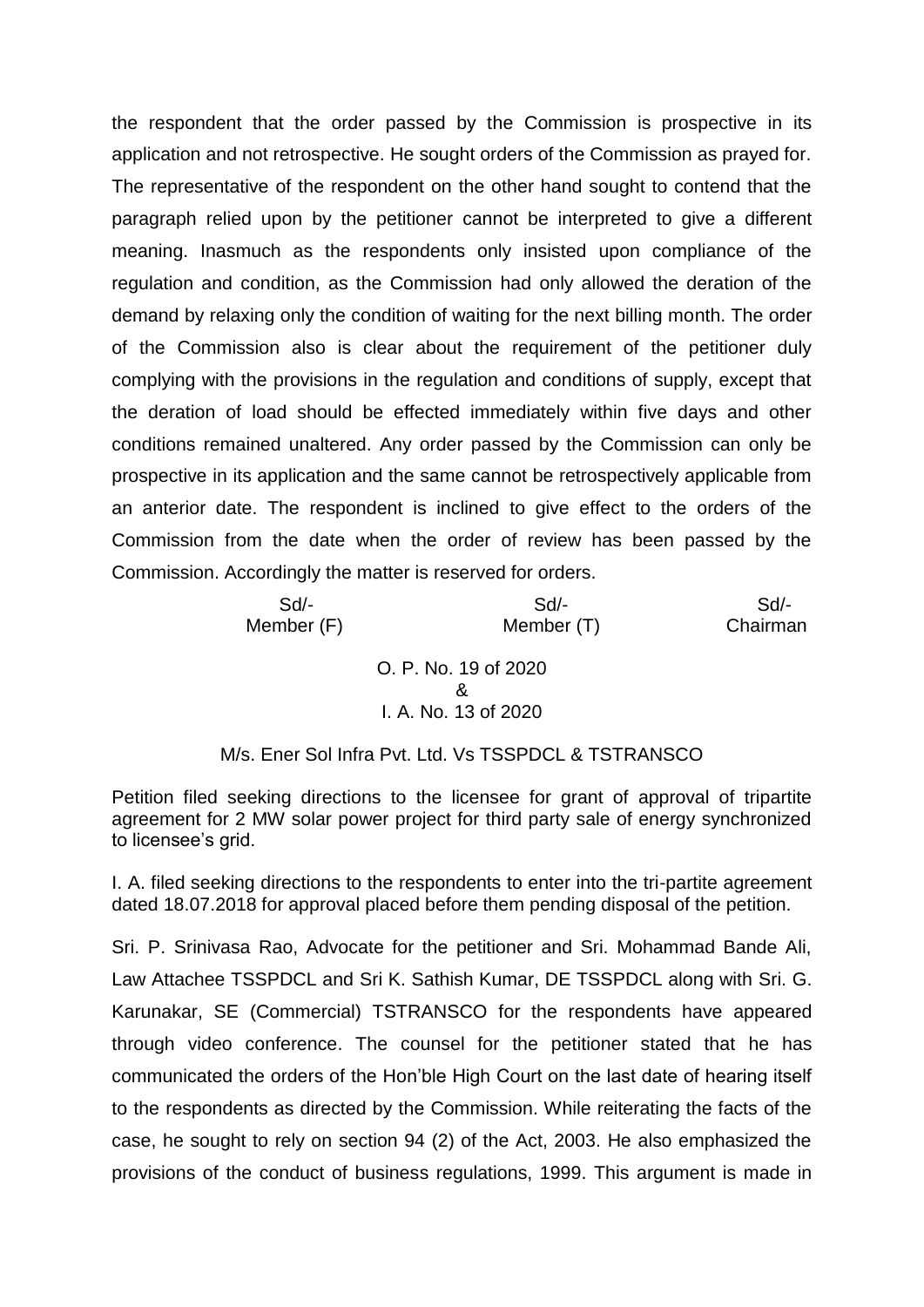support of the request for passing interim order in the matter as expressed earlier and sought for by the petitioner. The Commission has authority to pass suitable orders to meet the ends of justice and to protect the interests of the parties. At present in this case, the balance of convenience lies in favour of the petitioner for passing interim order.

The counsel for the petitioner while explaining the orders passed by the Hon'ble High Court in W. A. No. 80 of 2019 between the respondent and another company stated about promissory estappel. It is also his case that the respondents cannot act differently against different consumers and generators. The respondents have taken considerable time after synchronizing the plant to the grid without complying with the Act, 2003 and the regulations thereof. The petitioner had right and authority to invoke the penal provisions under section 142 of the Act, 2003, but did not choose to do so. He reiterated the fact that the permissions were accorded in May, 2018 and the power plant was synchronized with the grid with the intention of allowing third party sale only after conducting due inspection of the plant and the necessary grid conditions. Thereafter, they have drawn the power generated by the petitioner without any demur while not deciding on allowing the open access to the generator. Now stating that they are undertaking system studies and after receipt of the report only they will consider the open access application, is illegal and harsh. It is also violative of the regulations. The respondents have not informed the petitioner about the status of application for a period of two years and now are stating that they are undertaking study while they have drawn the power unjustly and enriched themselves.

The counsel for the petitioner also stated that the petitioner is under threat of invoking the loan recovery procedures availed by it under SARFAESI ACT, 2002 as seen from the letters addressed to it by the bankers. Therefore, the counsel for the petitioner pleaded for early disposal of the matter duly considering the above position of the facts and circumstances. He sought intervention of the Commission.

The representative of the respondents stated that the petitioner cannot rely upon on the letter on the DISCOM as it has not allowed open access nor consented to allow the same, except allowing the plant to connect to the nearest substation. That in itself does not constitute allowing open access as the nodal agency is yet to decide